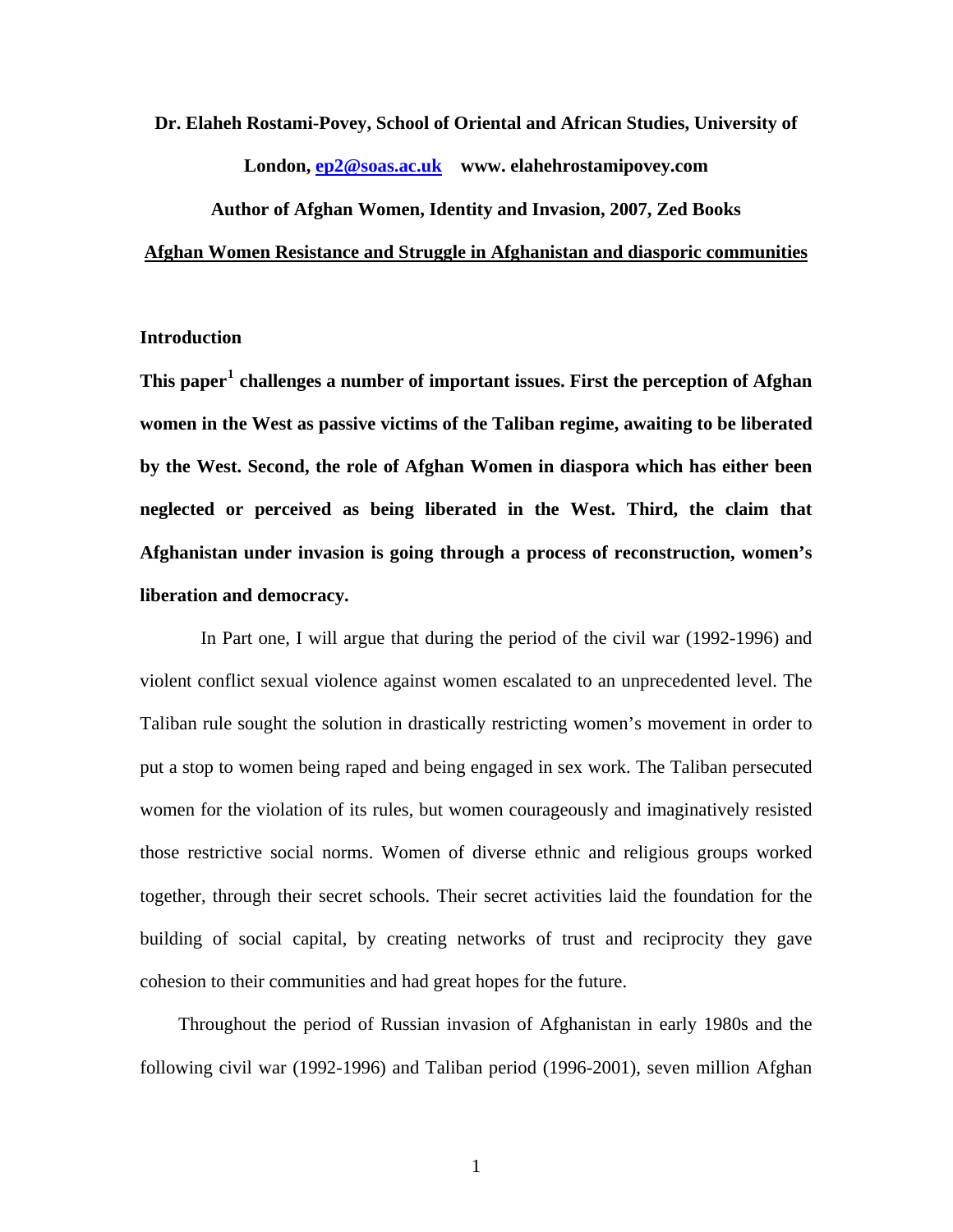were forced to leave their country and live in diaspora, mainly in Iran, Pakistan and other neighbouring countries and also in the West. In Part two, I will discuss how, despite the persistence of religious and ethnic associations and divides, exile has forced them to think about Afghanistan as a nation.

**In diaspora, Afghan women have been weaving together the threads of the past and present, Pakistani / Iranian / American / British and Afghan cultures and have been negotiating a milieu where they could overcome their alienation. Despite racism and Islamophobia they hoped to return to their homeland and build Afghanistan as one nation.** 

Following the attacks on New York on September  $11<sup>th</sup>$  2001, Washington, supported by London, used this as partial justification for a bombing campaign against Afghanistan. Thousands died in carpet bombing. **After the fall of the Taliban women were promised peace, security, development, democracy and liberation. US policy makers characterised gender relations in Afghanistan in ways that legitimated their action. They made an analogy between the defeat of the Taliban and Al-Qaida and women's liberation. In part three, I will argue that today, as under the Taliban, women in Afghanistan feel alienated as they face patriarchy and a lack of security and social and economic structures. Moreover they have now found their culture under attack from an alien regime. Their world is full of anxiety as the social conditions which existed under the Taliban are being re-constituted and reproduced.** 

**Despite daily tragedies, Afghan women know how to struggle for their rights. They refused the gender identities that the Taliban attempted to impose and now**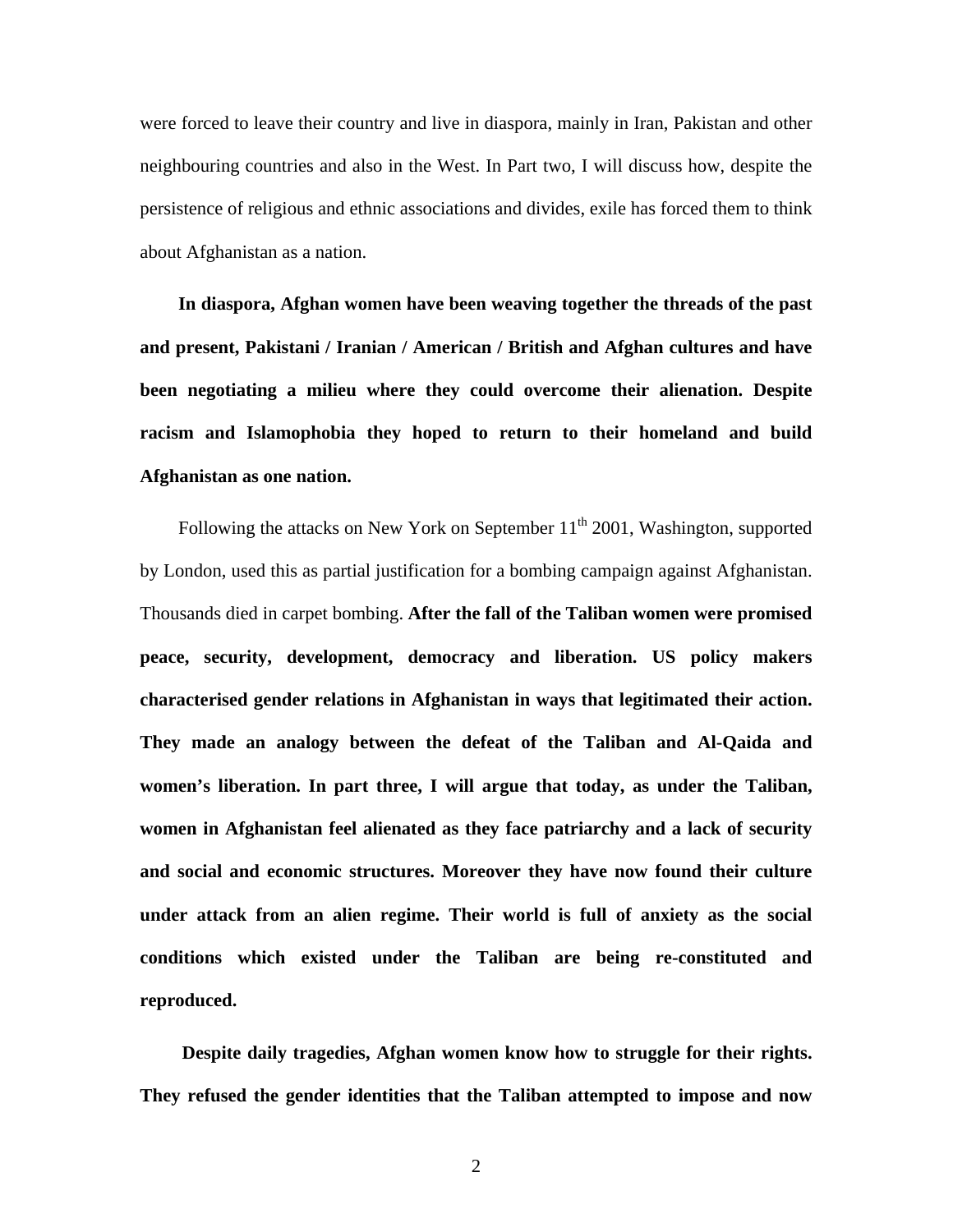**they are refusing to conform to those imposed by invading forces. In their own way and according to their own culture, religion and ethnicity, they have been resisting the social control that the family and community try to impose on them.** 

 Finally in conclusion, I will argue that the domination and oppression which Afghan women face is as much imperial as patriarchal. I therefore, challenge Western Feminisms for their passive stance against neo-liberalism and neo-conservatism who have co-opted the rhetoric and the language of feminism to mask global misogynist practices and to justify war and imperial domination.

#### **I. Under the Taliban**

**Poverty in Afghanistan is predominantly the result of war and the collapse of the economic activity. Even middle class and educated women experienced poverty. They worked in their homes, teaching, knitting, sewing, producing, and exchanging goods and services. Had they not done this, they would have been in the streets begging. Many poorer women with fewer skills were begging and some became sex workers. Networking and group solidarity enabled these women to survive and help those women who lived under extreme forms of poverty who possessed few skills or who lost their male head of household and had often no choice than to become beggars or sex workers. As the basis of their daily coping strategies, these poor women relied only on women's support networks to meet their bare necessities. Organising in this way was an empowering process. Women's secret organisations and networks in Afghanistan were the only functioning organizations which were trusted by the community. Despite the horrors of war and violent conflict, women in**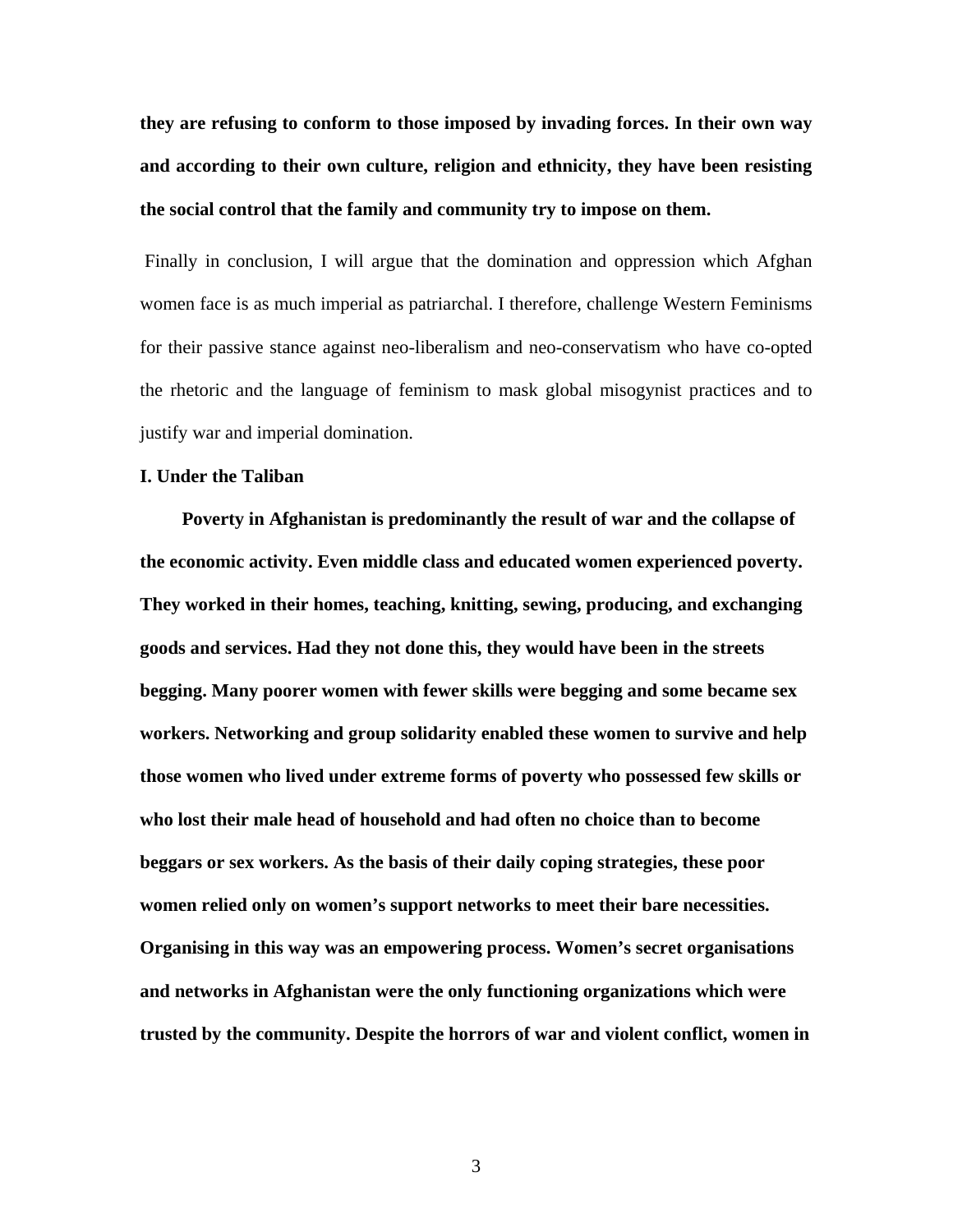# **Afghanistan emerged empowered from such circumstances. They became aware of their own capacities to organise and found ways to survive.**

Some women's experiences of conflict resulted in their learning skills and obtaining social, economic and political exposure and strength. In effect, conflicts extended beyond the battlefield and into the domains of everyday life. A great many women school and university teachers were engaged in teaching girls, young women, and some boys in their neighbourhoods. **Some taught between ten and 60 students over a period of time, offering them different courses according to their skills. Some taught as many as 100-800 students at different times.** The homes of these women and others with specific skills became community homes, mainly for girls and women, but also for boys, and were financed and managed entirely by women. It was by word of mouth that women and girls spread the news about the secret schools to their peers. They hid their books, notebooks, pens, and pencils under their *borqa*, and risked their lives by going to the secret schools every day. **Here, many young women and girls, as well as some boys, not only received basic literacy and numeracy training , but also studied different subjects at various levels (biology, chemistry, engineering, English, German, Arabic, Quranic Studies, cooking, sewing, knitting, hair dressing and other skills).** 

#### *Solidarity between women and men*

**Despite the horrifying conditions of life under Taliban, Afghan women found a space to exercise autonomy and agency[2](#page-22-1) . They broke the pre-defined spaces of confinement and silence and contested the idea that Muslim society is about building barriers to shut women out, condemning them to a life of domesticity and oppression. Afghan men also realized that gender solidarity was essential to their**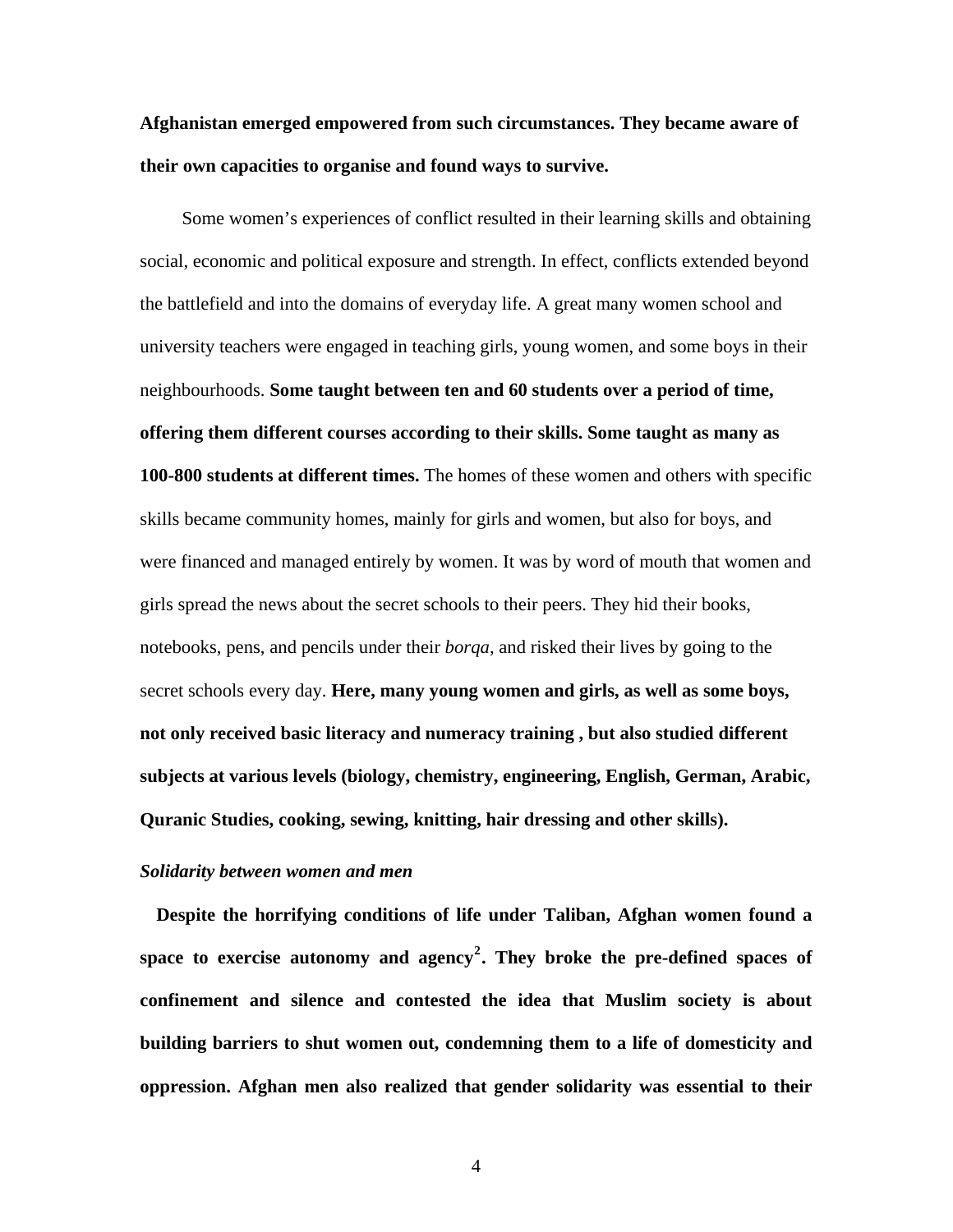**survival and the image of male domination which is expected from them by ethnic and religious norms was unrealistic and does not mean that they hold all the power and women are in total subordination. Contrary to popular views in the West, many Afghan men oppose traditional ideologies of male superiority and dominance. Therefore, I contest the common assumption that patriarchal ideologies are embedded much more for Afghan men than they are for 'liberated' Western men.** 

Of course, many women involved in education were caught by the Taliban. But even though they were persecuted, jailed, and tortured, they continued their bitter struggle. The Taliban's intelligent agency was an extension of the intelligence agency under the communist regime**. They employed between 15,000 to 30,000 professional spies as well as having 100,000 paid informers[3](#page-22-1) . Some of these spies and informers were women.** 

**Women's mobility depended entirely on b***orqa* **and m***ahram***. Many women used these strategies to continue their secret activities, many men bravely accompanied women to their secret schools and organizations and some were punished, arrested, tortured or killed for supporting women. Sometimes it was not possible to have a m***ahram,* **for example there was no man in the family, since a woman had to get married to have a** *mahram***. Sometimes the Taliban would force the women to get married just for this reason. However, some women bravely and imaginatively invented the phenomenon of hiring a** *mahram***. Sima explains:** 

**We paid a man from within the extended family or neighbourhood to pretend that he is our** *mahram* **and to accompany us in public so that we could go to work. This was also one way for these men to have a job and**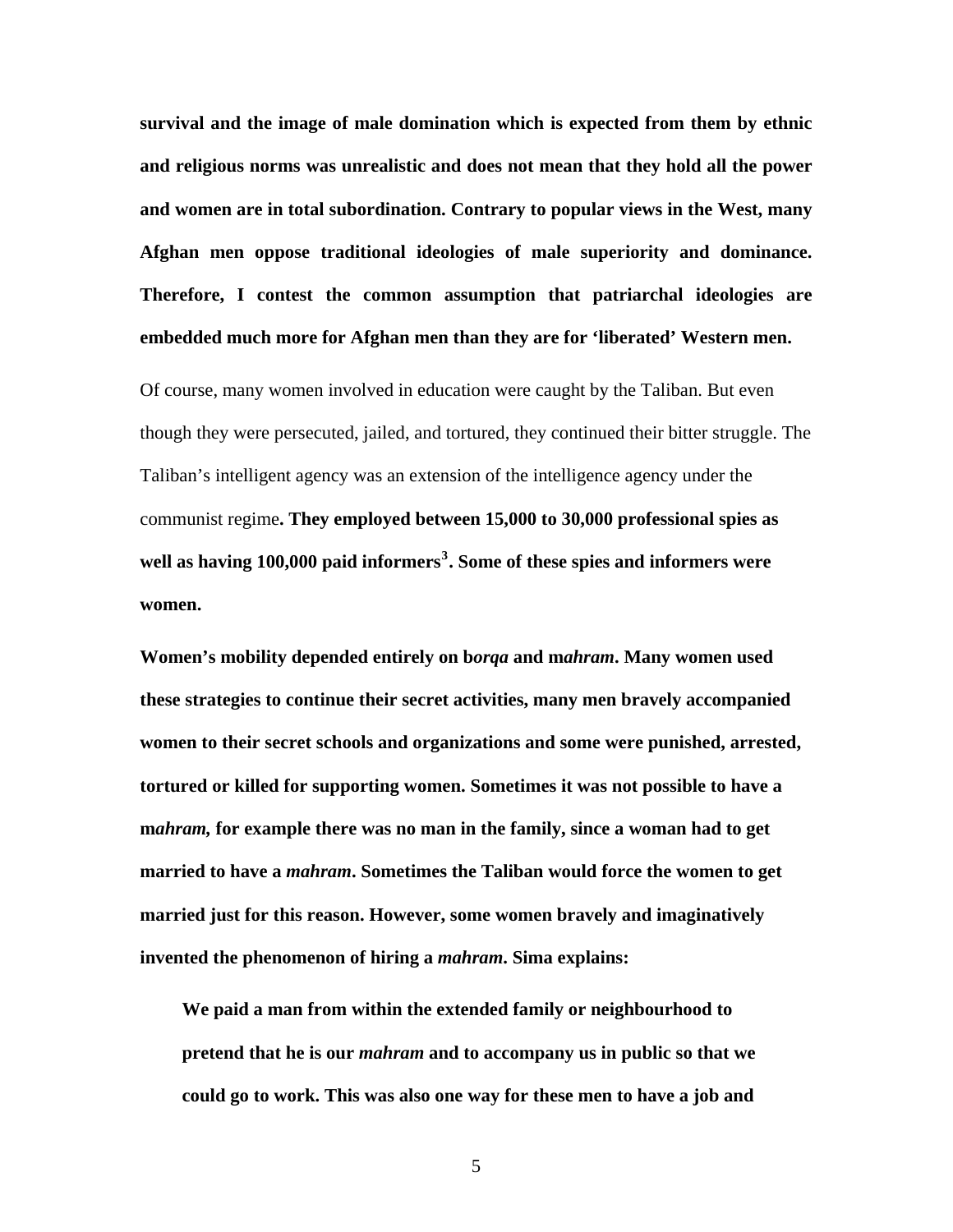**earn money. In these cases, women's secret work allowed men to earn money. But it was risky for both men and women because if the Taliban would have found out we would have been dead.** 

In order to understand the gendered nature of Afghan men's experiences of subordination, I asked a number of men whether this was against their masculine identity and they felt loss of respect for being hired by women in order to earn money. Shikeb explains: 'No for us this was a way of supporting our women, family and community. This was not against our masculine identity. We felt loss of respect and insult to our masculine identity when we were humiliated in public during the civil war and Taliban by other men'.

#### **II. In Diaspora**

Since early 1980s, between 6-7 millions refugees have settled in Iran and Pakistan and a few hundred thousands in other parts of the region and the West and Australia<sup>[4](#page-22-1)</sup>.

**I focus on Afghans who lived in Iran, Pakistan, the UK and the USA because the majority in Iran is Shi'a and Hazara and the majority in Pakistan is Sunni and Pashtun. However, there are a minority of Pashtun in Iran and a minority of Hazara in Pakistan as well as Tajik, Uzbek, Baluch and other ethnic groups in both countries. The majority in the USA and the UK are middle class and diverse in terms of religiosity and ethnicity. The individuals and groups selected for the study in these countries demonstrate a diversity of religiosity, ethnicity and class positions. They also represent two generations of Afghan women.** 

Twenty two years of war and violent conflicts forced seven million Afghans to leave their country. The multiplicity of women's stories in diaspora reveals how varied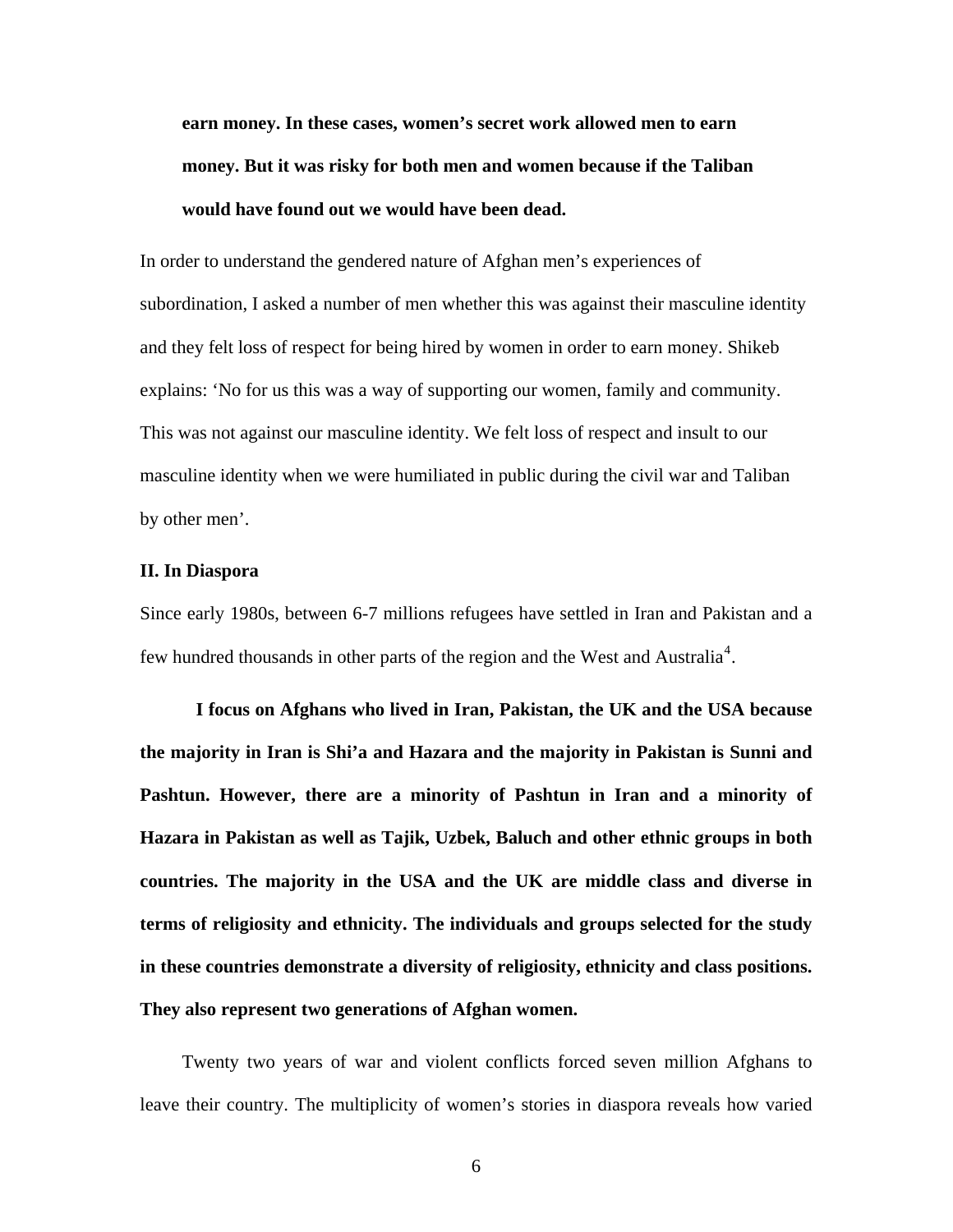experiences were according to ethnicity, religion, age, class, geographical positioning as well as their social-cultural milieu and socio-economic constraint. They have been subject to racism, but collectively remembering **Afghanistan enables them to overcome their alienation. Their experiences of these diasporic communities motivated them to develop a vision of rebuilding a better Afghanistan, Afghanistan as a nation.** 

**For many, the feeling of being Afghan first and then Pashtun, Hazara, Tajik, Uzbek, gives them freedom, it is a window of opportunity for them to find a meeting point of different cultures. For them the negative aspects of violent conflicts of the past and the racism of exile societies is an enabling experience to bridge between the present and the past in order to shape their future[5](#page-22-1) .** 

**Afghan women in Iran and Pakistan define gender relations sometimes in the context of greater gender equality and sometimes in terms of their own complex understanding of how gender relates to Afghan identity. This has enabled them to negotiate the relationship between patriarchy and Islam. They do not see wearing the traditional Pakistani dress code, and the Iranian Islamic dress code, including the head scarf as cultural constraints, oppression, patriarchy (concepts used in the West). They define their goal and social relations as an attempt to create a more progressive Afghan society where women have access to health, education and employment. The ideology of the Iranian women's movement and the support that they have received from the women's NGOs in Pakistan has enabled them to challenge male, ethnic, age and religious dominations.**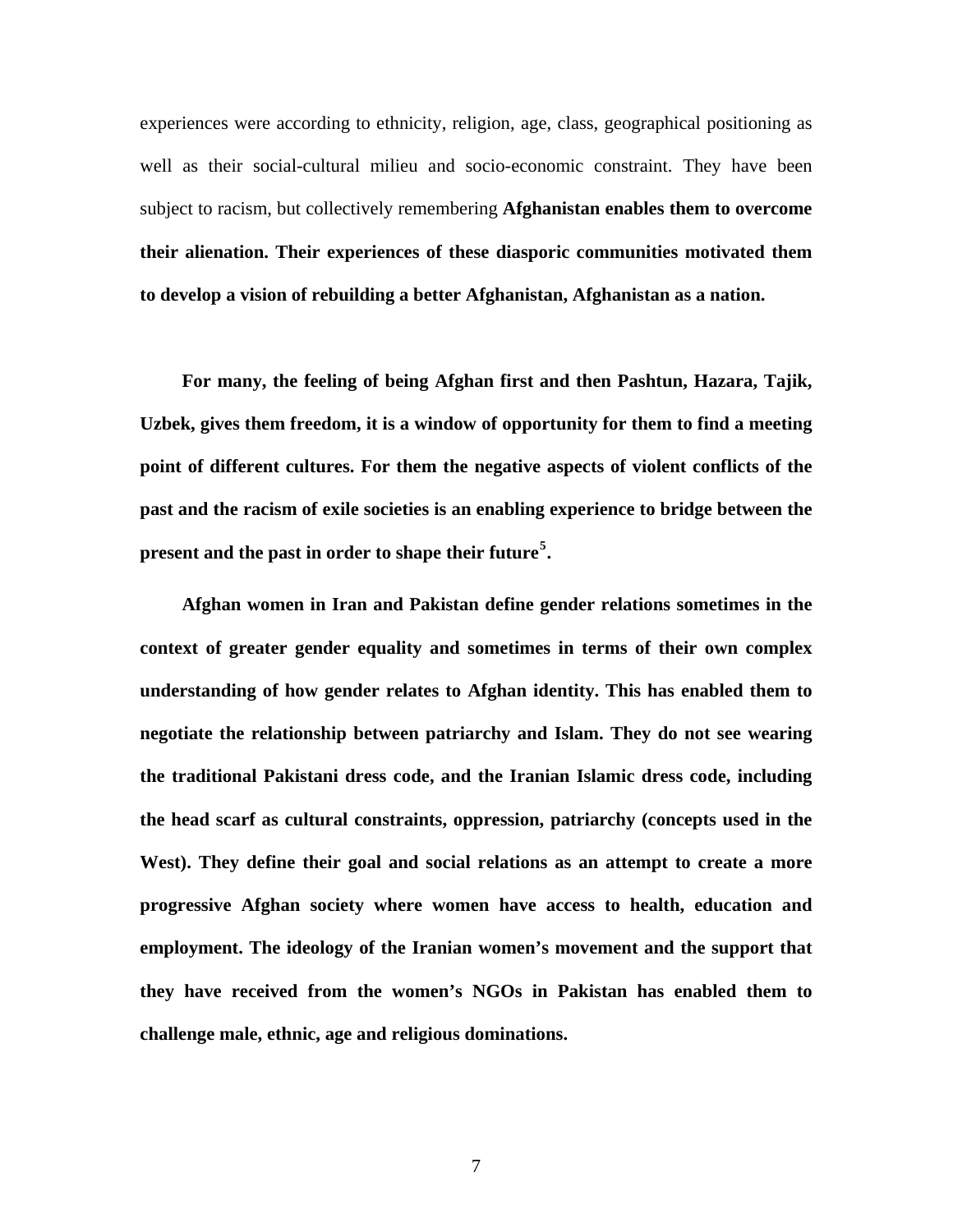Fahimeh believed that:

Many young people who have lived in Iran for long years see the women's movement and how women are much better off here than in Afghanistan. They are not going to allow Afghan men to behave the way they behaved towards their mothers. We have witnessed that in Iran; women have been fighting for their rights and have been successful. This is an important experience to take with us to Afghanistan.

**In the UK and the USA, however, where they face systematic attacks on their Islamic culture and identity, they tend to hang on to their Muslimness and to Muslim collective identity. In the UK and the USA, Afghan women's lives have become increasingly confined to resisting Islamophobia and stereotypical representations. They have felt rejected by the West's condemnation of their culture and constantly feel the need to be defensive. In the UK and the USA, however, they have been constantly engaged in mediating between and compromising 'Western' values and their Afghan/Muslim cultural identity. Their life is confined to constantly striving to challenge the West's view of Afghan Muslim women. Therefore, their engagement in this battle has overshadowed their struggle against male domination. In the UK and USA the more alien culture in which the Afghan women and men find themselves, the more they turn to sustain their traditional communal gender relations. In Iran and in Pakistan, within the Islamic context and culture, they have found a space to enrich their collective Afghan identity. Afghan women in Iran and Pakistan have more in common with Pakistani and Iranian women than Afghan women with American and British women. They are better**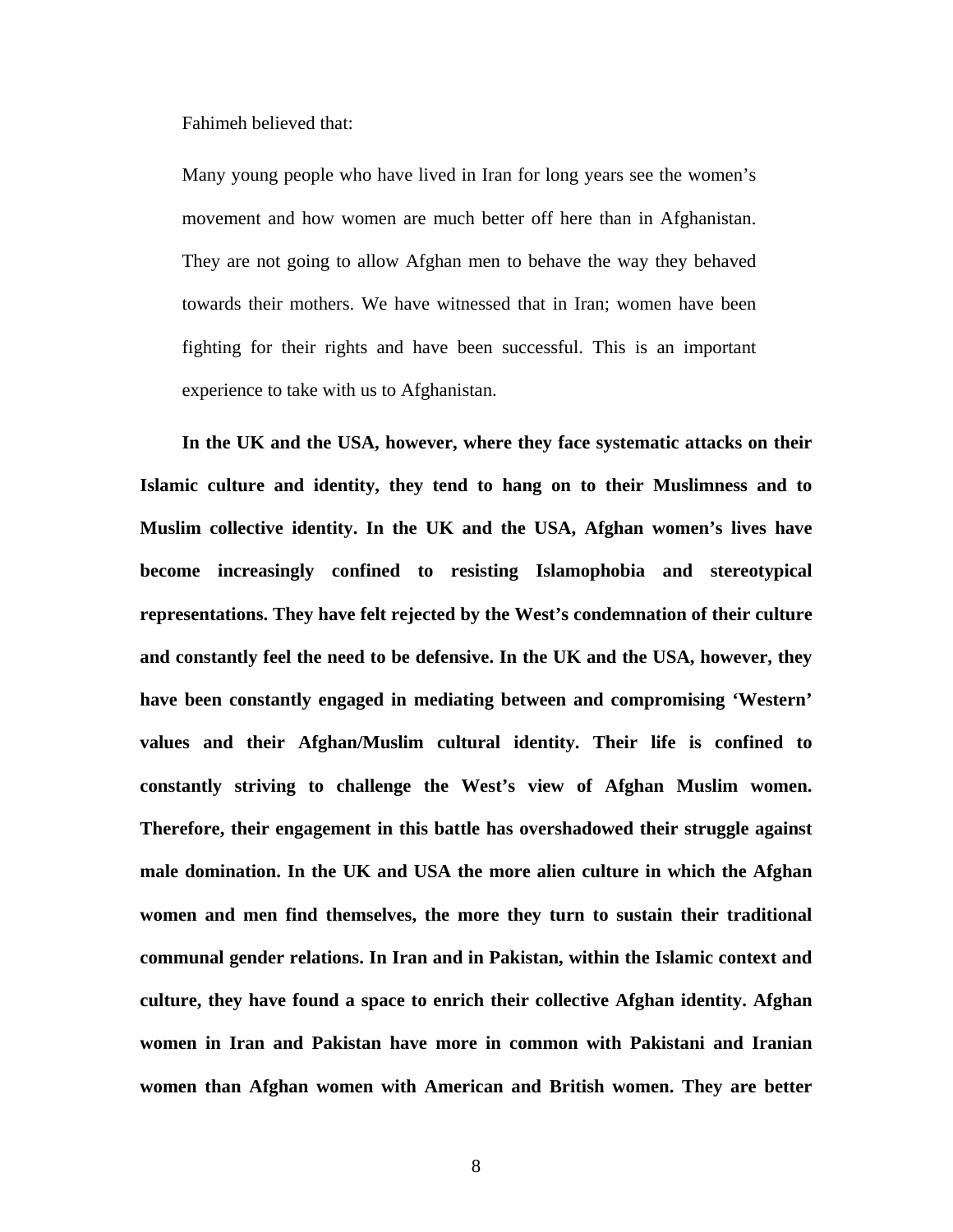**prepared to cope with the changes in their lives and their struggles and their resistance to their hostile environment. Afghan women in the UK and the USA have very little space to struggle for their gender rights. They feel a political divide between them and the Western feminists. They feel that for many years Western feminists ignored the suffering of Afghan women as their governments supported the Mujaheddin, Bin Laden and Taliban. Under the pressure of Afghan women, as late as 1997, the Feminist Majority in the US campaigned to change US foreign policy and the UN to non-recognition of the Taliban by lobbying Clinton Administration.** But, neither Clinton nor Bush demonstrated any concern for Afghan women until after 9/11 when they used the rhetoric of women's rights to gain support for the war. Eleanor Smeal, leader of the Feminist Majority, supported the war and cheered American and other Western women in every level of the army on their way 'to liberate Afghan women from their *Borqa'*[6](#page-22-1) *.* Ferida describes:

We set up our own women's organizations to work with Afghan women. We tried to discuss with the representatives of the US government, the UN and the feminist groups about Afghanistan and women's issues. However, all they were interested in was the issue of *chaddari* (*borqa*). But for us that is not an issue. For us if women have access to education, health and employment it does not matter what they wear. After they attacked Afghanistan they brought a large number of borga's from Afghanistan, they cut the part where Afghan women wear it on their head and in front of their eyes and they sold it in their meetings in the name of women's liberation in Afghanistan. I was hurt by it; many Afghan friends were hurt by it. It was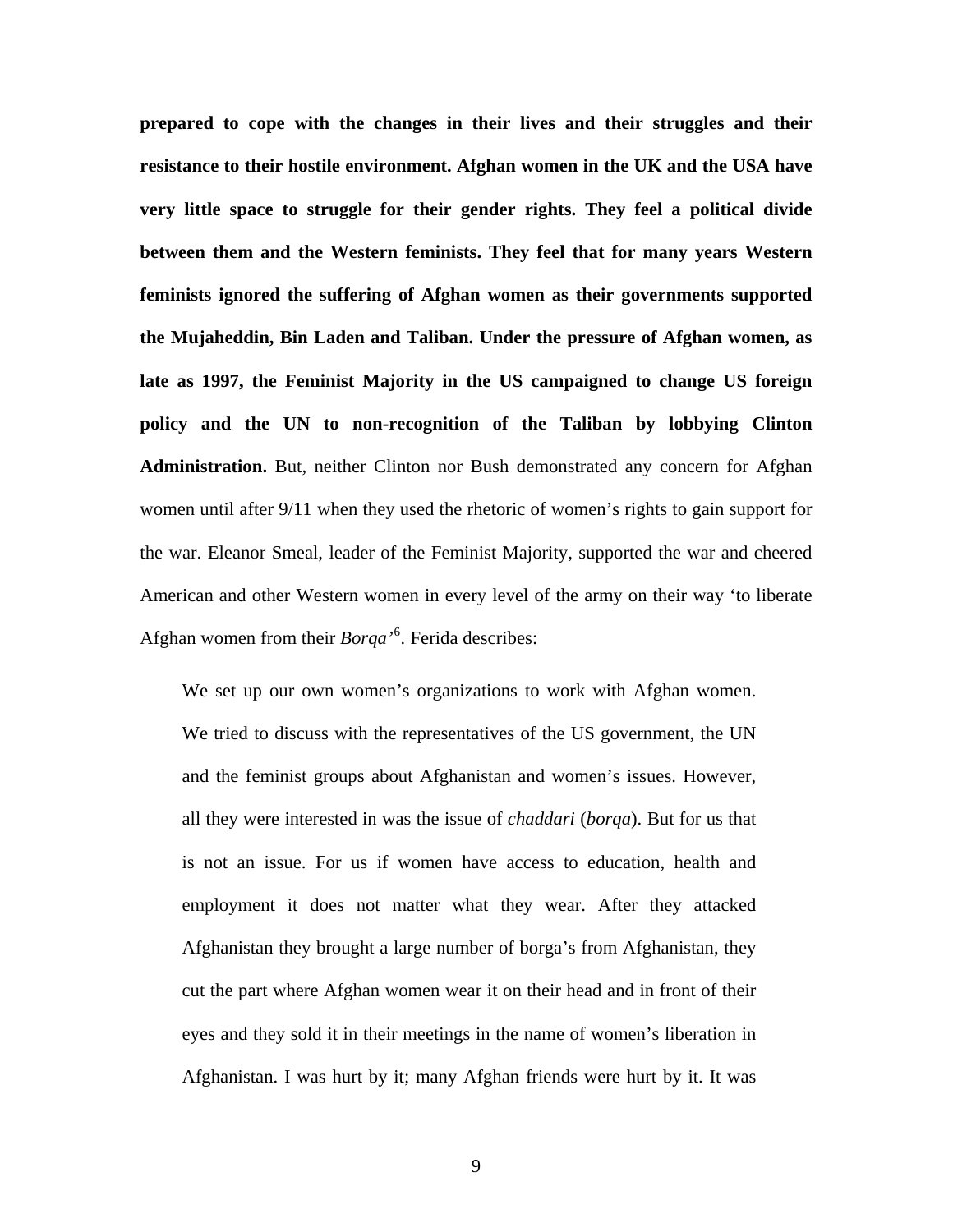insult to Afghan women. I felt that they don't understand our culture and they have their own agenda. In my view, women can wear *chaddari* but also have education and access to employment. Now that Afghanistan is in their hand, they don't talk about why women resort to self-burning and why women still do not have access to health, education and employment.

#### **III. Under Invasion**

With the fall of the Taliban, Afghan women expected much from the process of reconstruction. By 2008, any optimism that Afghanistan might have been entering a new era of peace, security and development had been swept away. **The United Nations Development Programme and the World Bank[7](#page-22-1) argue that reconstruction and development is urgently needed otherwise this fragile nation could easily slip back into chaos and abject poverty. 39 per cent of the population in urban areas and 69 per cent in rural areas do not have access to clean water. One in eight children dies because of contaminated water. Life expectancy is 44 years; 53% of the total population lives below poverty line. Adult literacy rate is 29% and in some areas less than 1% of the population is literate. Only a few Sub-Saharan nations rank lower than Afghanistan. Very little has been invested in reconstruction. Out of 21,000 kilometres of roads, only 2,793 kilometres are paved. There are 47 airports, but only 10 have paved runways.[8](#page-22-1)**

Women are victims of a state that has directed its attention towards militarization rather than housing, health, education, infrastructure and welfare. Three hundred families in Bamiyan live in the caves in absolute poverty at the sides of famous historical Buddha statue which was destroyed by the Taliban<sup>[9](#page-22-1)</sup>. In Kabul, where the US-led invaders are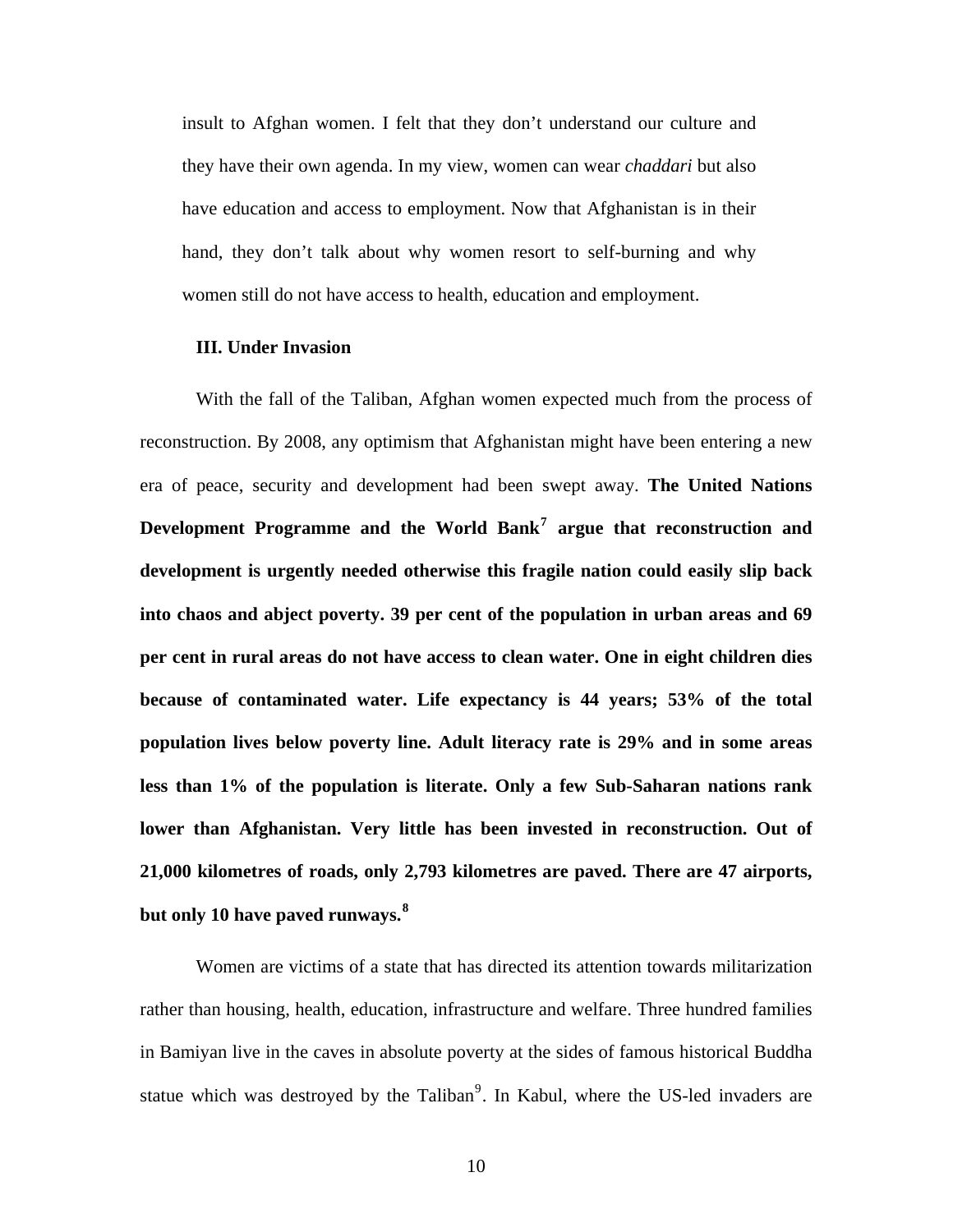partially in control, a five-star hotel, the first escalator and a shopping centre with cappuccino bars have been built. The shopping centre displays Apple iPods, the latest mobile phones and giant flat-screen televisions for the Western and Japanese contractors, the international community and a few privileged Afghan customers. Outside the shopping centre, open sewers run through the streets. Day labourers stand from dawn to dusk hoping for a day's work, but none comes, and women queue to be handed a piece of bread by  $NGOs<sup>10</sup>$  $NGOs<sup>10</sup>$  $NGOs<sup>10</sup>$ . There is no economic policy to intervene and provide opportunities for people to participate in the market economy, no policy to allow for distribution of the benefits<sup>[11](#page-22-1)</sup>. The term 'Iraqification' has been used to describe the neglect of reconstruction in Afghanistan and the increase in suicide bombing<sup>[12](#page-22-1)</sup>.

UNICEF has reported that at least one in two girls who should go to school remain at home, one in five children do not survive long enough even to reach school age. Others will drop out of school to join the army of child labour, to support their families<sup>[13](#page-22-1)</sup>. Worsening poverty has forced women into sex work – though it existed before the Taliban, since 2001 it has mushroomed to unprecedented levels. There has also been a dramatic rise in cases of self-immolation by women. **The United Nations' backed Afghanistan's Independent Human Rights Commission (AIHRC) has pointed out that economic problems and widespread forced marriages are behind the increasing incidents of women committing suicide, especially in southern parts of Afghanistan where there is growing insurgency and poppy cultivation. Violence against women,**  including honour killing, is also on the rise<sup> $14$ </sup>. This happens despite the fact that **women hold more than 25% of the seats in the Afghan parliament and women's rights activists stand up to protest and defend women's rights, but they often face**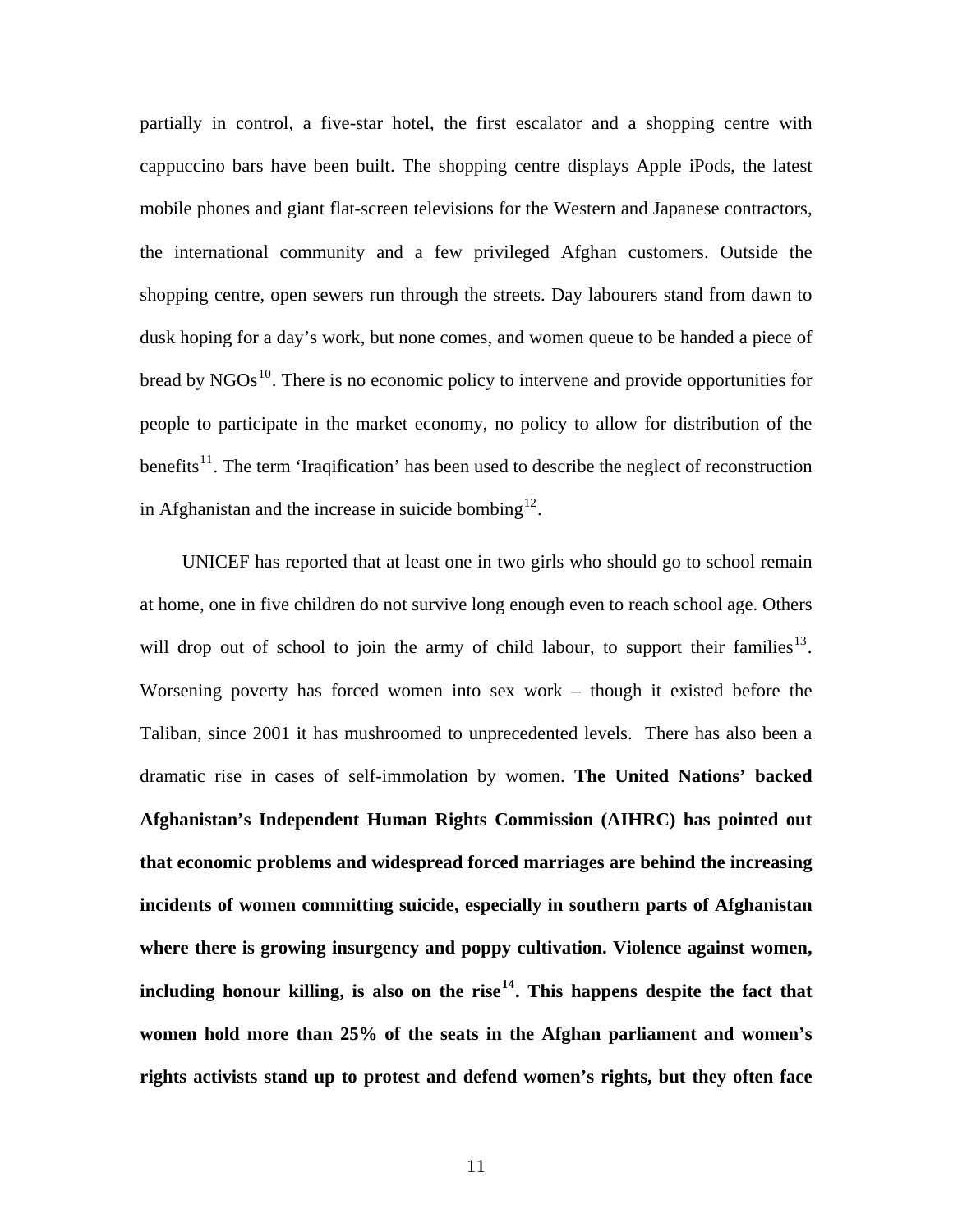**intimidation and violence. Afghan authorities do not investigate women's complaints. Women's rights and women's Non-Governmental Organisations (NGOs) workers are not being protected and are getting killed. In many ways, this is not surprising as known human rights abusers from the civil war (1992-1996) and Taliban (1996-2001) periods have been appointed as law enforcers. Criminal warlords and commanders are a powerful faction in the parliament and alongside a number of cabinet ministers are deeply implicated in the drug businesses and civil strife[15](#page-22-1).** 

**The International Security Assistance Force, (ISAF), US and North Atlantic Treaty Organisation (NATO) forces have no workable strategy to create a stable and peaceful Afghanistan as the devastation continues to worsen – due to large scale drug cultivation, growing insurgency, crime and corruption. The peacekeeping mission of NATO is turning into a full scale war against insurgents. NATO air strikes ruins houses and kill civilians. The Taliban and Al-Qaida are gaining public support due to the failure of the government and its Western allies to provide security and development[16](#page-22-1).** 

**After the fall of Taliban women hoped that they will be able to compensate for their loses and will be empowered to participate in the reconstruction of their country. All these factors, however - the opium economy, poverty and unemployment - have not allowed women to put this change in gender relations into effect. Under the most adverse conditions of the Taliban regime, Afghan women and men relied upon their social relations and networks of mutual support. They built the foundation for creating social capital which was essential for the process of**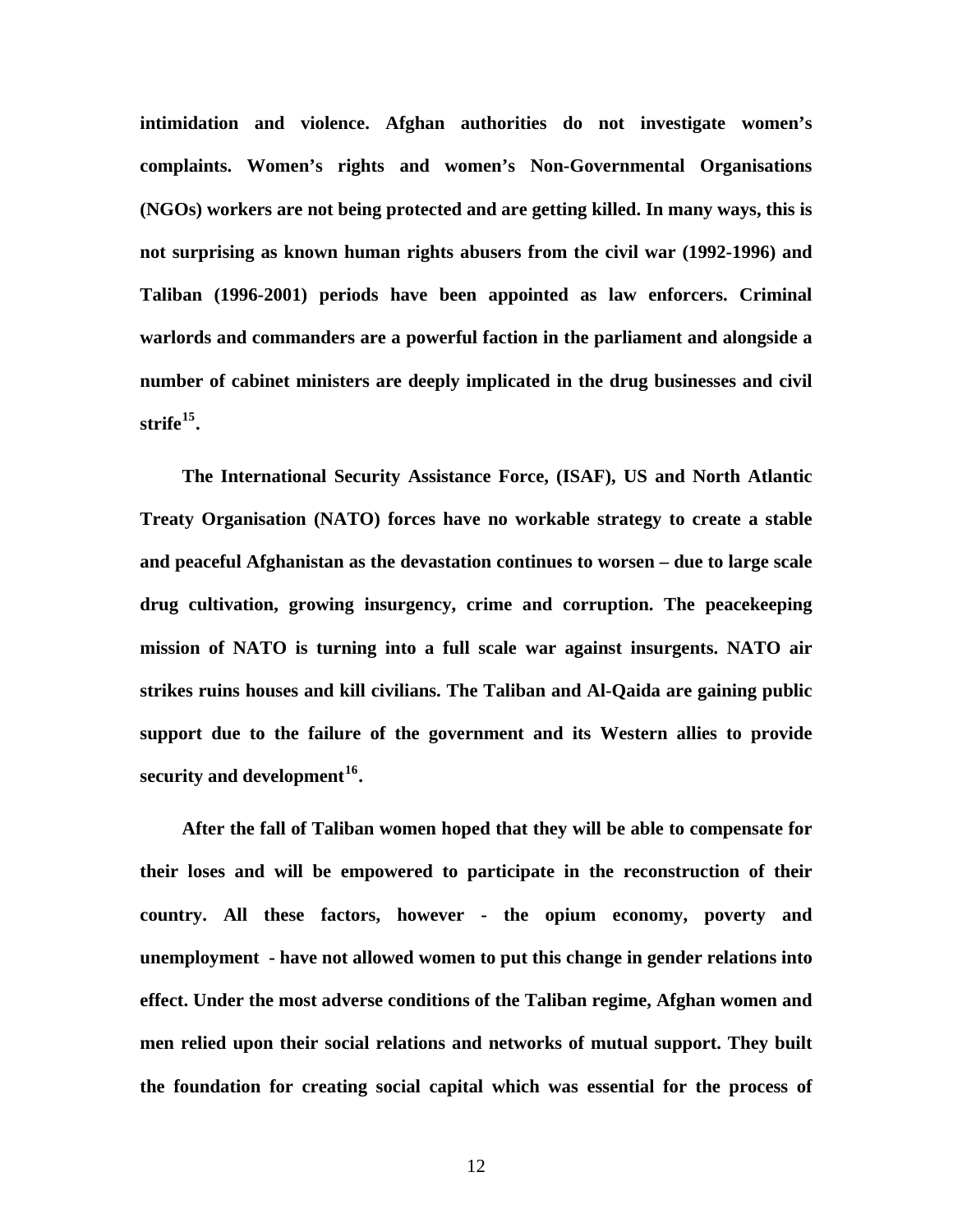**reconstruction. This was the most important asset through which they kept their families and communities together and enabled them to survive the Taliban regime. With US-led invasion, came poverty, rural to urban migration, uprooting, crime, drug addiction, unemployment, alien culture – where instead of schools and hospitals they have provided internet cafes and pornography. All these factors are leading to the breakdown of their social relations as their basic safety net. Growing hostility to the US-led invaders has driven people to sympathise with the Taliban and Al-Qaida[17](#page-22-1). It is commonly believed that people work for Al-Qaida not because they are terrorists, because they are desperate: 'If somebody will give me money to put a bomb somewhere, I will do it. That is how it is. My situation is so, that I will do everything that gives me money, and why not join Al-Qaida? At least they will provide me some benefit'[18](#page-22-1). Or: 'Only because of our manifold problems, Al-Qaida has so many people working for them. But these people are not terrorists; they are doing it out of despair. If there were only jobs and sufficient income and adequate housing, there would be no more terrorism in Afghanistan'[19](#page-22-1).** 

Despite the deteriorating circumstances, Afghan women are willing to participate in the process of reconstruction. They still hope that their active agency of yesterday and today will take them into the future.

#### **IV. Conclusion**

**Afghan women's and men's perception of women's liberation is a world apart from that of the invading forces. The Western perception of women's liberation and democracy wrongly advocates that Afghan women and men should**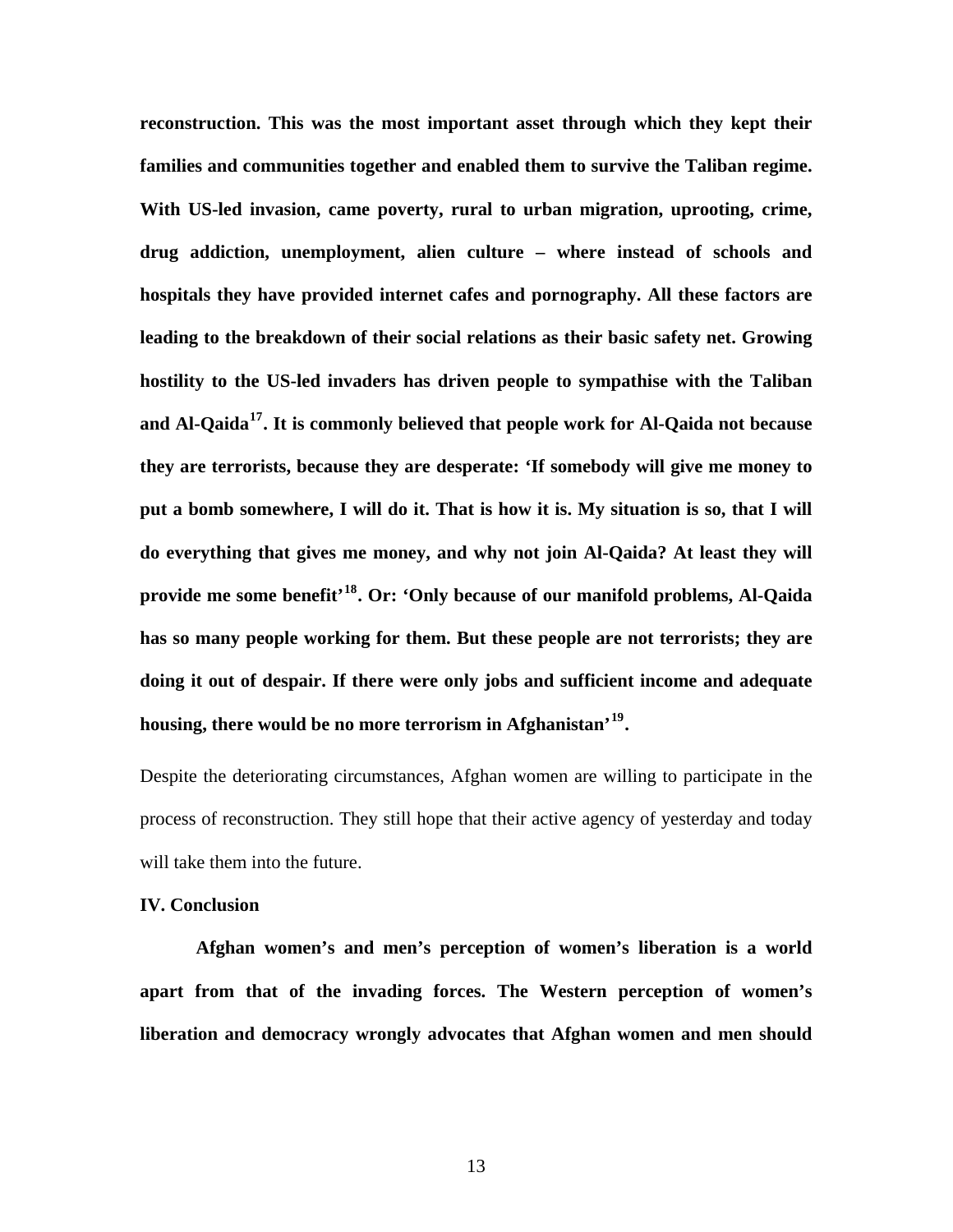**simply abandon the repressive practices of their culture and adopt the 'superior' Western culture.** 

**Today, Washington's and London's imperial agenda is similar to the old imperial agenda. They use the same thesis of Western superiority, to serve their domination of Afghanistan as an important part of their plan for reshaping of the Middle East and Central Asia. However, their typical imperial strategy which was doomed to failure in the past is now doomed to fail in Afghanistan. The US, NATO and ISAF forces, with their military might, cannot force women's liberation and democracy on Afghan women and men. This does not mean that Afghanistan as an Islamic country is unchangeable, and Afghan women and men are locked into their past, incapable of change.** 

**Afghan women's vision of how to seek gender equality and what it means to them is crystal clear. As Afghan women in my research constantly reiterated, the domination and oppression which Afghan women face is as much imperial as patriarchal. In their view, socio-economic development, engaging all ethnic groups and religions, is the only way to achieve peace, security and development which can pave the way for change in gender relations. However, instead of development, peace and security, the invaders use the concept of women's rights, human rights, democracy and humanitarian intervention to advocate imperial domination[20](#page-22-1).** 

**As these women have repeatedly stressed foreign dominations and invasions have always negatively impacted their identity and their struggle for rights and equality. Under Russian invasion they lost faith in secularist ideology and 'communism'. After two decades of war and conflict, today they are facing Western**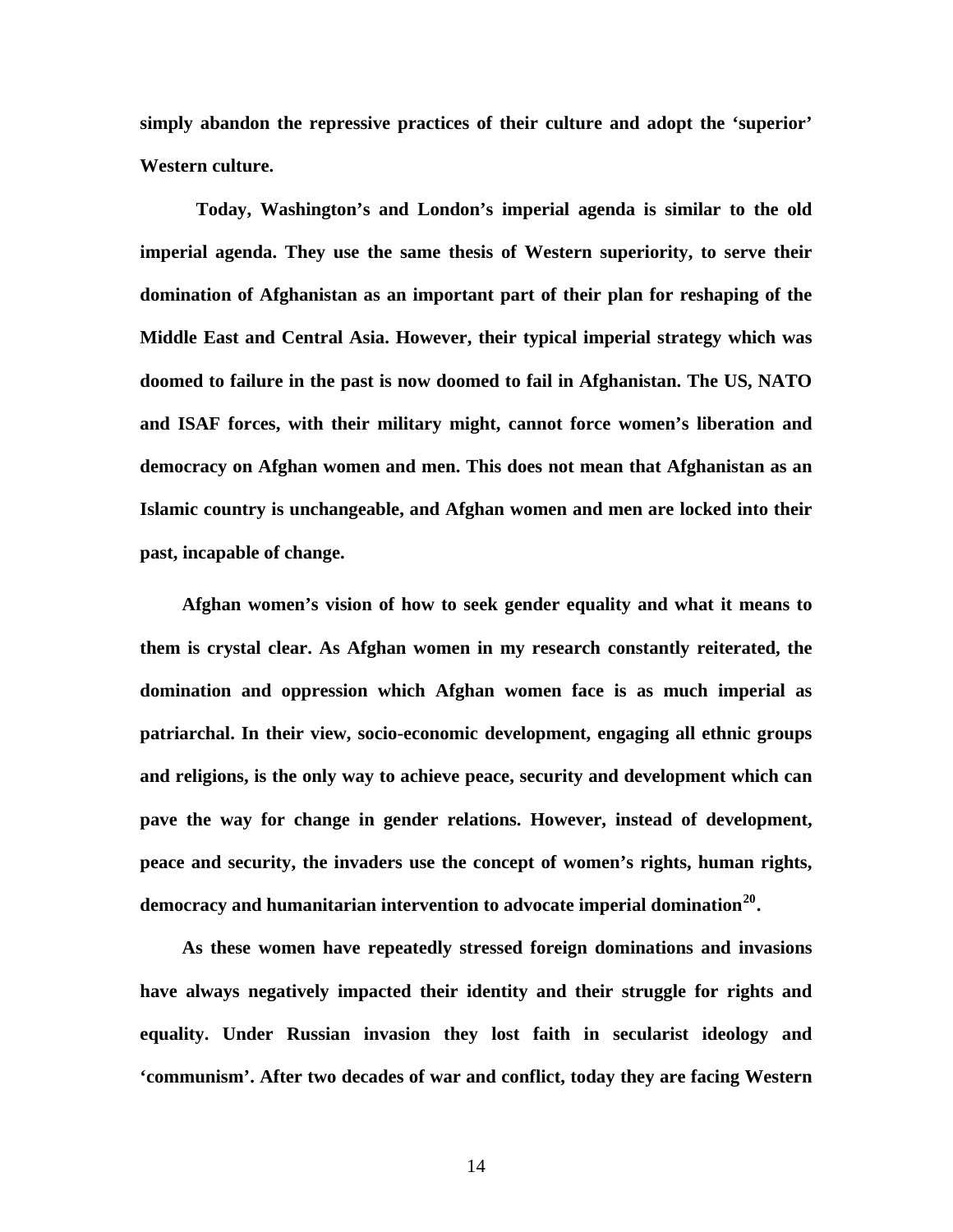**invasion of their country. Under these circumstances, the women's movement in Afghanistan can only use the idiom of religion to gain mass support and legitimacy.** 

**Despite many obstacles and impediments on their path, women's rights activists in Afghanistan and in the diaspora believe that the conservative tradition of controlling and excluding women has no place in their Afghanistan and their Islamic culture. Since the late nineteenth century, a reformist tendency within the Muslim world, including Afghanistan, has emphasised women's education. Initially only a minority of intellectual women of upper and middle classes benefited from educational opportunities and in some Muslim societies these opportunities extended to working classes[21](#page-22-1). This is the Islam that they identify with which encourages women and men to be educated. Inspired by Afghanistan's history as a modern, Islamic country with a mixture of European and Asian influences and diverse cultures, they believe that it will be possible to achieve this in the twentyfirst century.** 

**In this path they are not alone, there is a rich literature by Muslim and secular feminists who identify with Islamic culture. For decades they have discussed the positive side of Islamic culture and history. Haleh Afshar, Leila Ahmed, Riffat Hassan, Ziba Mir-Hosseini and Fatema Mernissi amongst others. Like the Afghan women in my research, these scholars argue that Islam has given women more rights than any other religious tradition. They criticise the conservative and patriarchal tradition in Islam which has taken away women's rights and continue to subject women to unequal treatment. At the same time they challenge the perception of Muslim women in the West[22](#page-22-1). They have argued that the West's**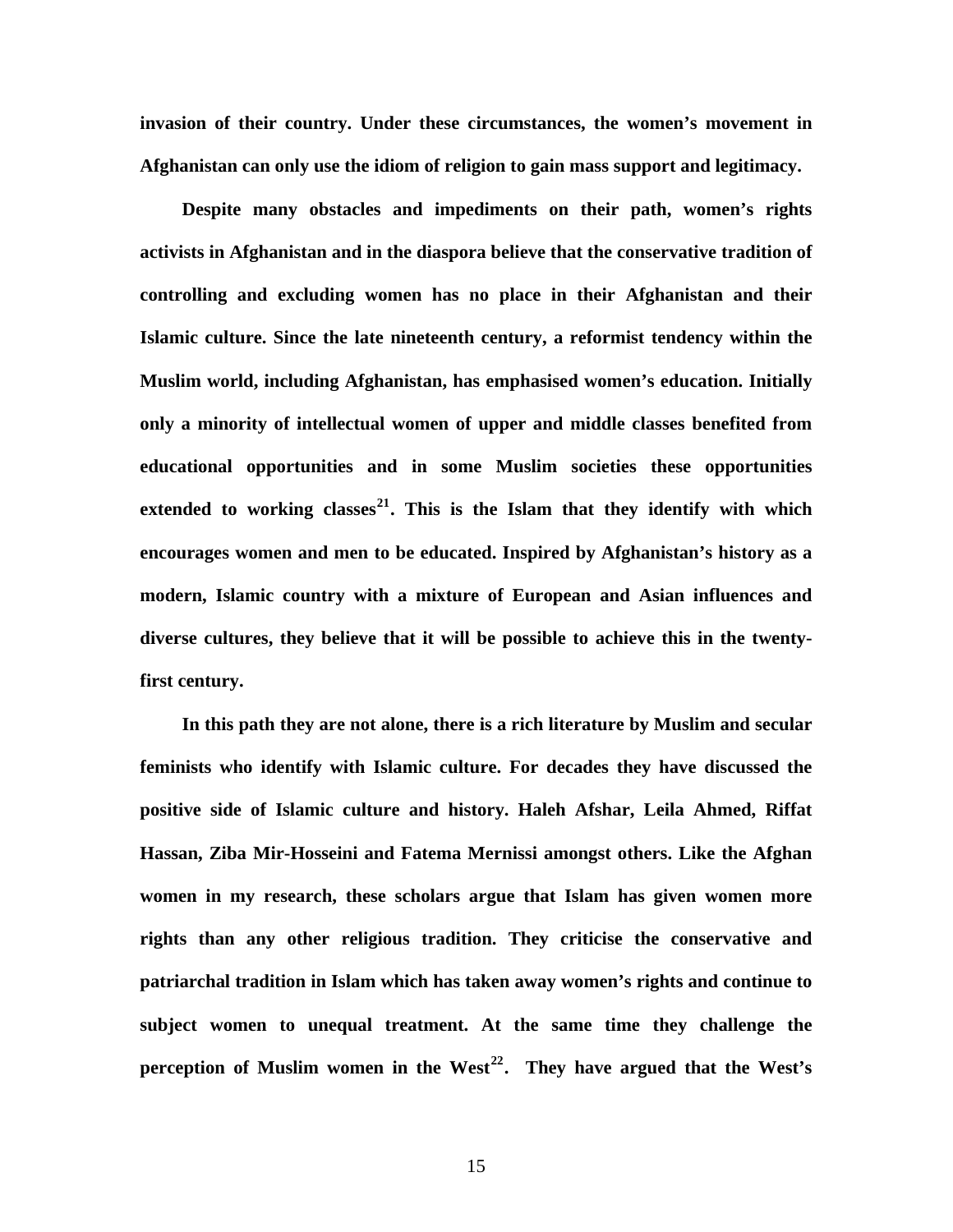**simplistic views of women's place in Islam are part of the context of narratives of inferiority and otherness. To advance it's imperial domination, the West has conveniently ignores the achievements of women in Islamic societies throughout the twentieth century and until today.** 

**The implications of reactions to current practice in Afghanistan and the Middle East demands far more attention from Western feminists who have argued that feminist consciousness and feminist social practices are crucial resource in the fight against violence, war and conflict. The invasion of Afghanistan was facilitated by the rhetoric of gender equality and women's rights and since the invasion these issues are manipulated by both government and NGOs and by gender experts who are able to present an image of Afghan government and international institutions committed to women's rights.** 

**Women in the Muslim majority societies and women of Islamic culture in the West have been disheartened by the way in which women's oppression has been used to promote war and conflict in Afghanistan and the Middle East. Mistrust of Western feminisms in Afghanistan now runs deep. Lila Abu-Lughod has argued that the 'very strong appeal of the notion of 'saving Afghan women' justifies American intervention in Afghanistan and that dampens criticisms of intervention by American and European feminists. The hypocritical feminisms of the Republican administration, reinforces a Western sense of superiority[23](#page-22-1).** 

**Western feminism has gained academic legitimacy. However, feminists' largely passive stance against neo-liberalism and the erosion of welfare state has meant deterioration of the lives of millions of poorer women and women of colour in the**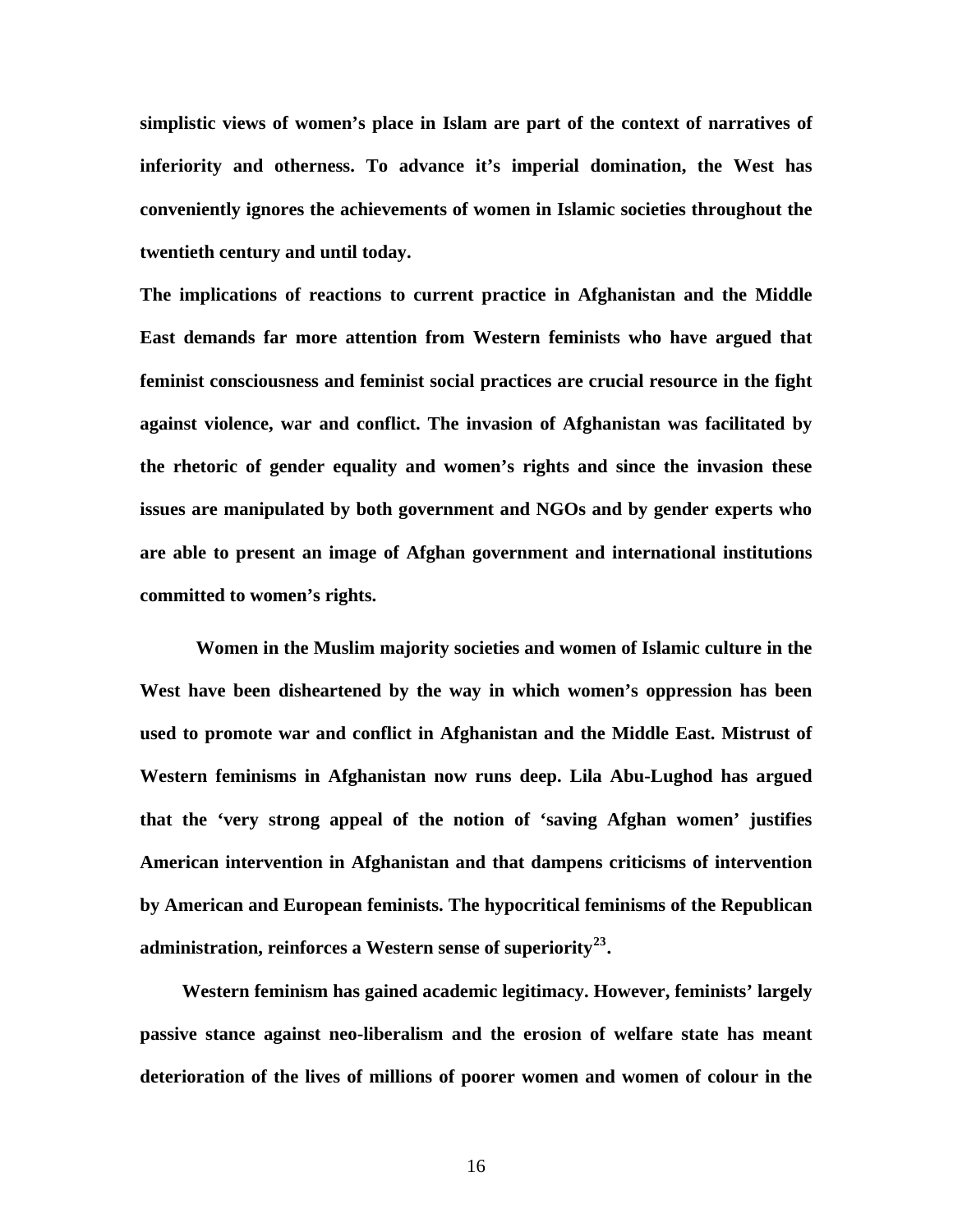**West and throughout the world. As violence against women, sexism and the persistence of conventional gender continue, powerful governments and financial and military institutions co-opt the rhetoric and the language of feminism. These concepts are redefined to imply that the West, especially the USA, is civilized while other civilizations border on barbarism. These issues have been manipulated with considerable success and have become tools to mask global misogynist practices and to justify war and imperial domination[24](#page-22-1).** 

**Today Western feminism can benefit from Afghan women's critical adaptation of the ideas of individualism and the values of Westernisation which are not unambiguously beneficial. Afghan women in the USA were critical of the Feminist Majority and became suspicious of their support. These American feminists, instead of understanding Afghan women's struggle and culture, easily fell into the trap of the idea that Islamic culture is incompatible with the Western principle of egalitarian thought, especially in the context of gender equality and democracy. Based on this theory they used Afghan women's criticisms of their own local patriarchal structures to portray Afghan and Islamic culture inferior to Western culture, and later they used this perceived inferiority to justify the participation of Western women in the invasion of Afghanistan. They devalued Afghan culture by presuming that the only way for Afghan women's liberation is to adopt to Western model. Therefore, Afghan women have found Western feminism to be elitist, imperialist and disconnected from the reality of their lives.** 

**Notes**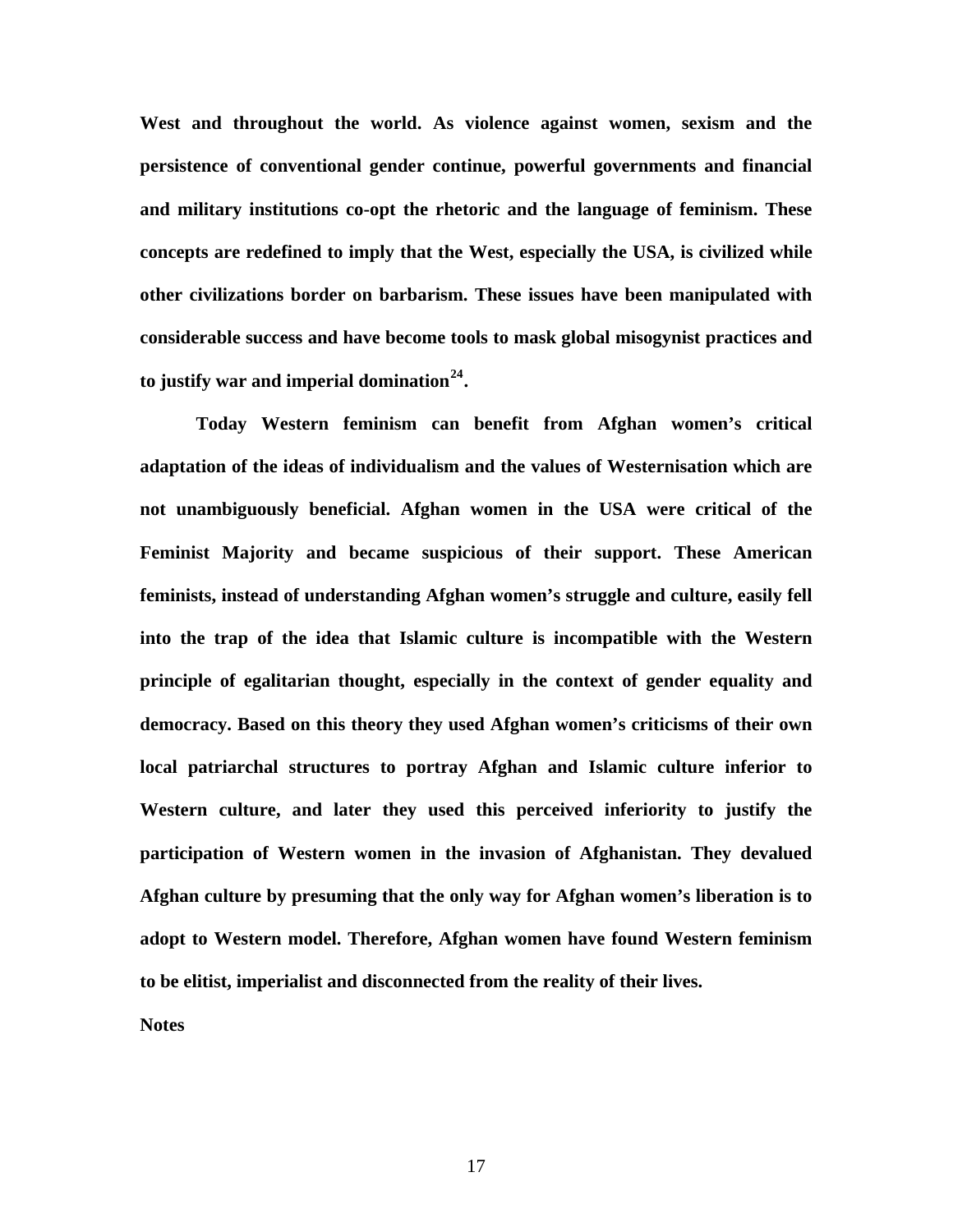<sup>1</sup>. This paper is based on my field research in Afghanistan 2002 and 2005 and in Iran,

Pakistan, UK and USA 2004-5, funded by Economic, Social Research Council, UK

<sup>2</sup>. For discussions on agency and women's agency see Orlando 1999: 139; Stewart and A Strathern 2000: 61 and 122; Long 1992: 5 and 23; Moser and Clark 2001: 13-30; Momsen and Kinnaird 1993; Parpart and Marchand 1995: 3.

3 . Rashid 2000: 106.

4 . UNHCR Statistical Yearbook 2003 and 2004

<sup>5</sup>. For similar experiences see Stewart and Strathern 2000:277

 $<sup>6</sup>$ . Young 2003.</sup>

<sup>7</sup>. UNDP Report 2005, Afghanistan and World Bank 2006

8 . Factbook CIA Report 2005, Afghanistan, www.cia.gov/cia/publications/factbook/geos/af.html.

<sup>9</sup>. Pajhwok Afghan News, October 23, 2006, www.rawa.org/bamyan\_cave.htm

<sup>10</sup>. In 2005-2006 The Guardian Newspaper [www.guardian.co.uk/afghanistan](http://www.guardian.co.uk/afghanistan) and The Financial Times [www.financialtimes.co.uk/Afghanistan](http://www.financialtimes.co.uk/Afghanistan) have extensive reports on these issues.

 $11$ . Rashid 2006

<sup>12</sup>. The Financial Times, February 19, 2007

13 . UNICEF 2006, www.rawa.org/UNICEF.htm

<sup>14</sup>. Afghan Independent Human Rights Commission, AIHRC 2006, [www.aihrc.org.af](http://www.aihrc.org.af/) and www.rawa.org/wom.ihrc.htm

<sup>15</sup>. The Telegraph (UK), February 5, 2006, www.rawa.org/drugs

16 . The Washington Post, May 30, 2006, http://www.rawa.org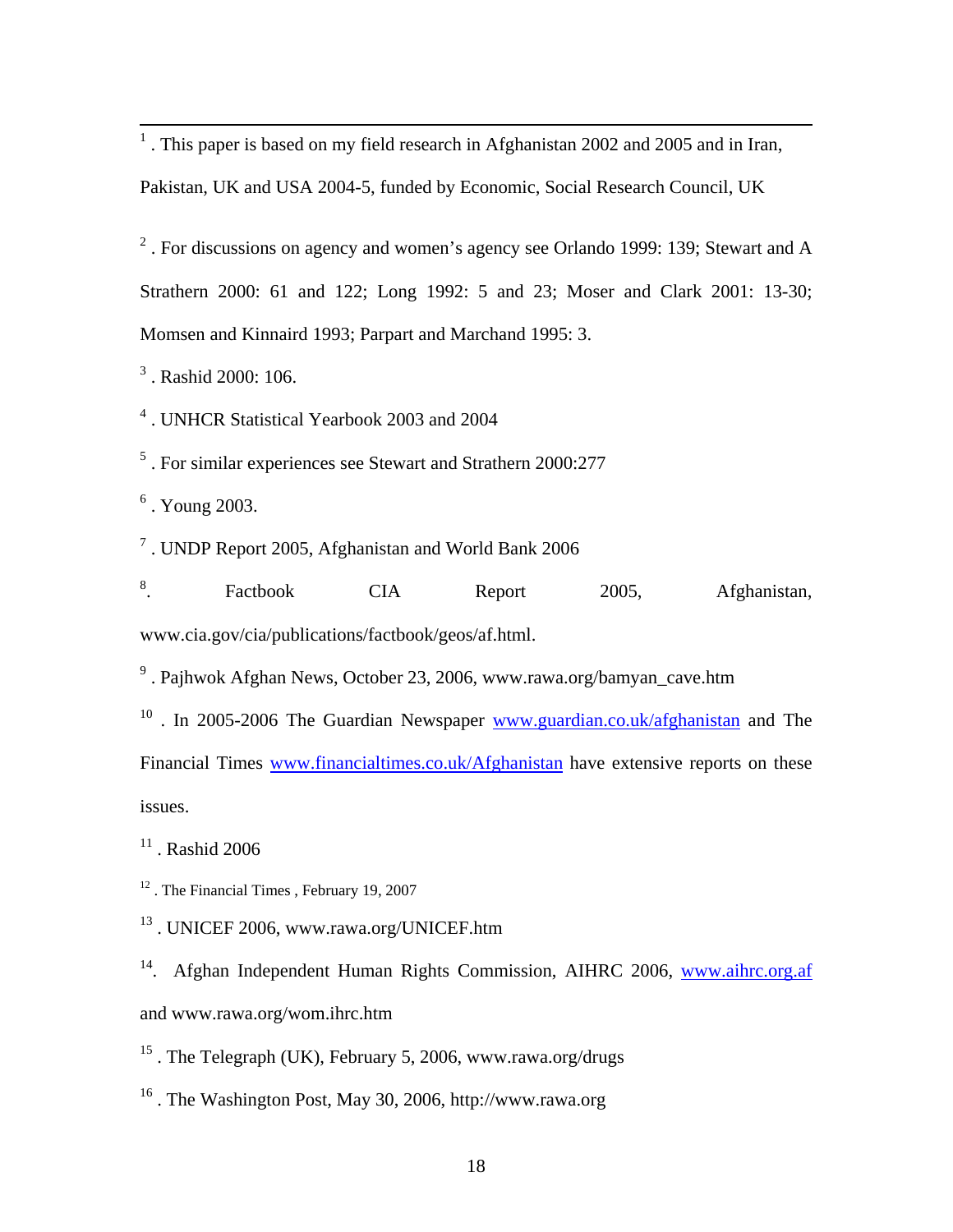17 . Barakat 2004: 11-15.

 $18$  Schutte 2004, p24.

<sup>19</sup>. ibid, p25.

 $20$ . For this discussion see Kerr, Spranger, Symington 2004: 190 and Islam and Hassan 2004: 201-213

21 . Ahmed 1992: 169-188; Poya 1999: 94-120

<sup>22</sup>. see Abu-Lughod, 2002: 1-1; 2006, [www.asiasource.org/news/special\\_reports/lila.cfm;](http://www.asiasource.org/news/special_reports/lila.cfm) 1998 and 1999; Afshar, Aitkin, Frank 2005: 268-273 and 2006; Ahmed 1992, Hassan 2002, Mernissi 2002, 2001, 1997

23. See Asia Source interview with Lila Abu-Lughod: www.asiasource.org/news/special\_reports/lila.cfm

<sup>24</sup> . See Ackerly and D'Costa 2005

## **Bibliography**

Abu-Lughod, L (2002) 'Do Muslim women really need saving? Anthropological reflections on cultural relativism and its others', *American Anthropologist*, Vol. 104, No. 3.

Abu-Lughod, L. (2006) interview with Asia Source, [www.asiasource.org/news/special\\_reports/lila.cfm](http://www.asiasource.org/news/special_reports/lila.cfm)

Abu-Lughod, L. (1999) *Veiled Sentiments, Honor And Poetry In A Bedouin Society*  University of California Press, Berkeley and Los Angeles, London.

Abu-Lughod, L. (ed) (1998) *Remaking Women, Feminism And Modernity in the Middle East* Princeton University Press, Princeton, New Jersey.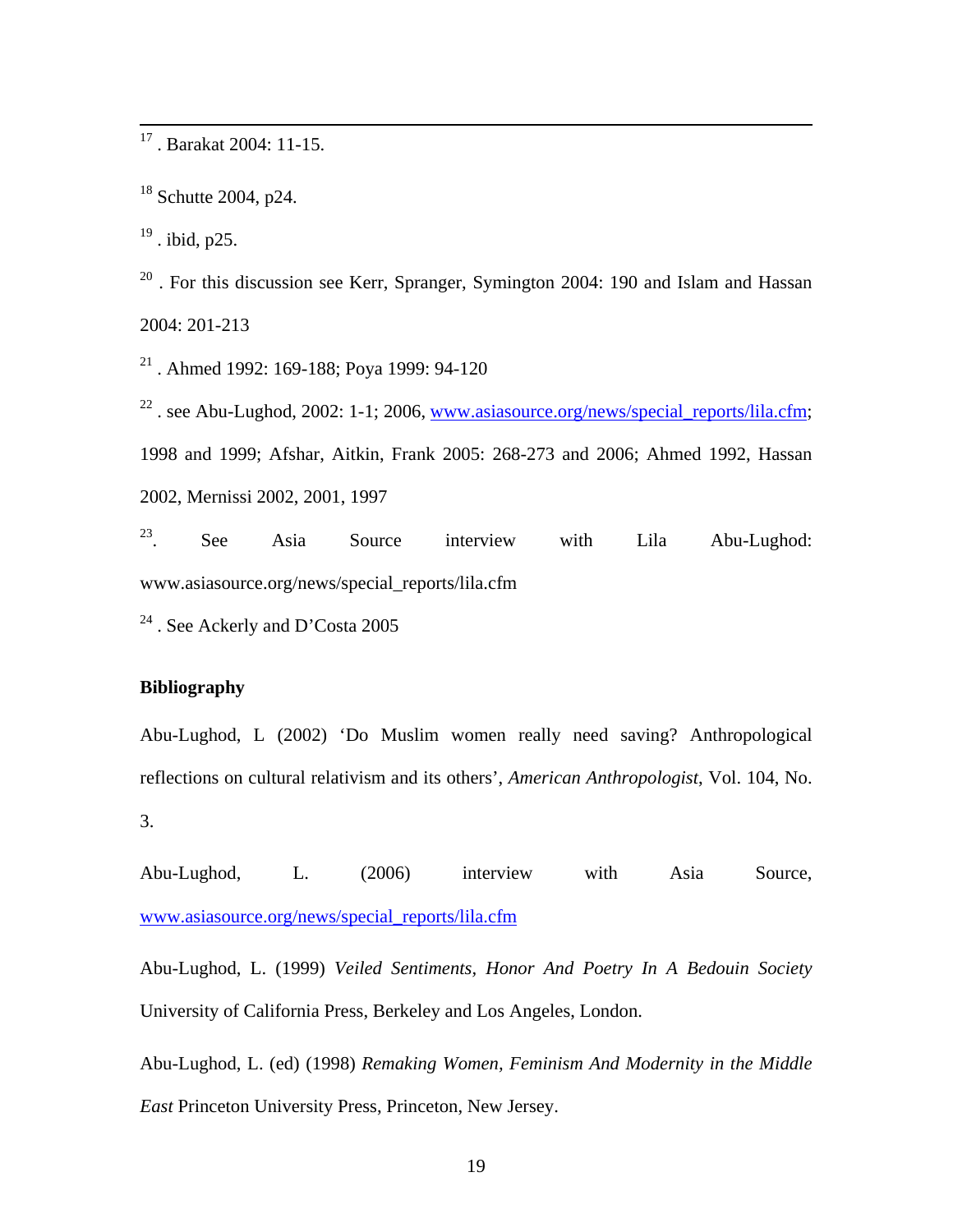Ackerly B.A. and D'Costa B (2005) 'Transnational feminism: Political strategies and theoretical resources' *Department of International Relations*, Australian National University

 $\overline{a}$ 

Afghanistan Independent Human Rights Commission, AIHRC (2006), [www.rawa/prg/wom.ihrc.htm](http://www.rawa/prg/wom.ihrc.htm).

Afshar, H. (1989) 'Gender Roles and the "Moral Economy of Kin" among Pakistani Women in West Yorkshire' *New Community*, vol. 15, UK.

Afshar, H. (2005), 'Women's Rights and Islam: Can things change' www. Royalphil.arts.gla.ac.uk

Afshar, H. Aitkin, R. and Franks, M (2005) 'Feminisms, Islamophobia and Identities' *Political Studies* Vol 53, UK

Afshar (2006) 'Feminisms Women and Human Rights' some illustration from Iran' unpublished paper

Ahmed, L. (1992) *Women and Gender in Islam, Historical Roots of a Modern Debate* Yale University Press, New Haven and London.

Ahmed, L. (1999) *A Border Passage, from Cairo to America, a Women's Journey,*  Penguin

Barakat, S (2004) 'Reconstructing War-Torn Societies, Afghanistan' *Third World Quarterly* Series, Palgrave Macmillan, UK.

CIA Factbook, *- The World. 2005. 'Afghanistan'* CIA www.cia.gov/publications/factbook/geos/af.html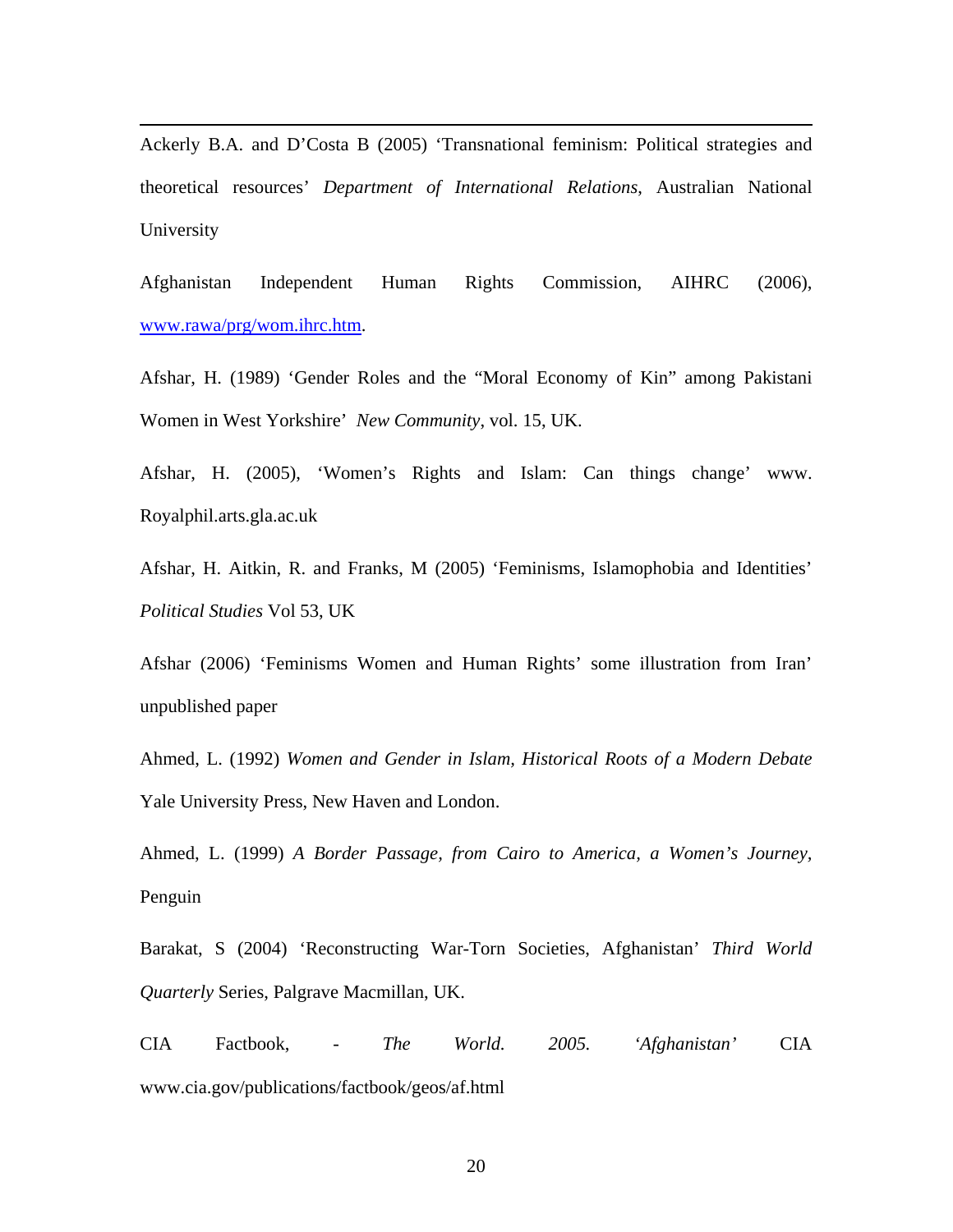ESRC, Economic Social Research Council (2007), Society Today: www.esrcsocietytoday.ac.uk

 $\overline{a}$ 

Flanders L (2004) *Bushwomen: Tales of a cynical species*, London and New York, Verso

Hassan, R. (2002) 'Muslim Women's Rights: A Contemporary Debate' in Mehta (ed) *Women For Afghan Women, Shattering Myths and Claiming the Future*, Palgrave Macmillan.

Kerr, J. Sprenger, E. Symington A (2004) *The Future of Women's Rights, Global Visions and Strategies,* Zed Books, London and New York

Long, N. (ed) (1992*) Battlefields of knowledge: the interlocking of theory and practice in social research and development* Routledge, New York & London: Routledge

Mernissi, F. (2002) *Islam and Democracy, Fear of the Modern World* Perseus Books **Groups** 

Mernissi, F. (2001) *Scheherazade Goes West* Western Square Press

Mernissi, F. (1997) *Forgotten Queens of Islam* University of Minnesota Press

Momsen, J. and Kinnaird, V (eds) (1993) 'Different Places, Different Voices: Gender and Development in Africa, Asia and Latin America' Routledge London and New York

Moser, C. and Clark, F. (eds) (2001) *Victims, Perpetrators or Actors? Gender, Armed Conflict and Political Violence* Zed Books, London and New York

Orlando, V. (1999) Nomadic *Voices of Exile, Feminine Identity in Francophone Literature of the maghreb* Ohio University Press, Athens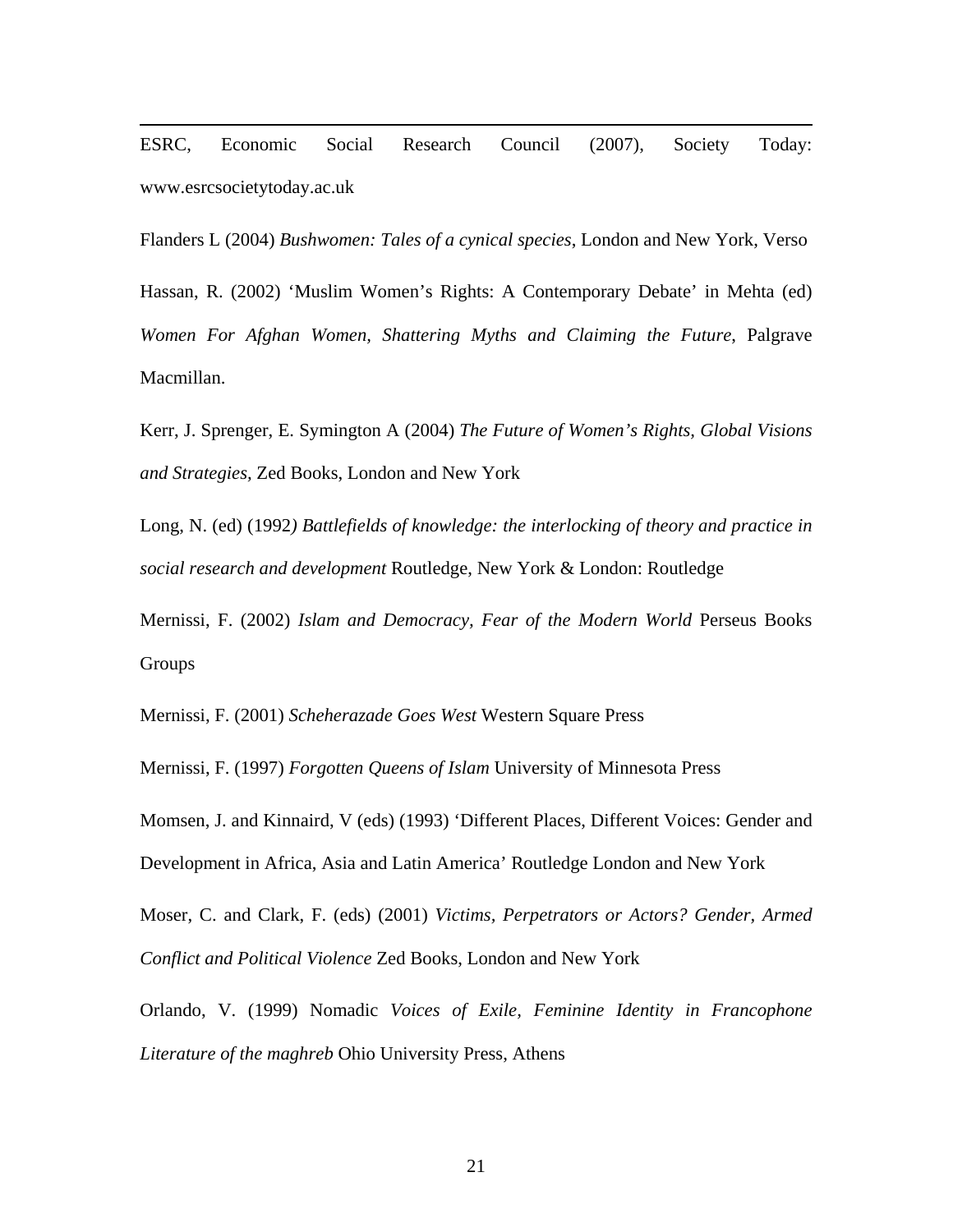Pajhwok Afghan News, (2006, 23 October), [www.rawa.org/bamyan\\_cave.htm](http://www.rawa.org/bamyan_cave.htm)

Parpart, J. and M. Marchand (eds) (1995) 'Exploding the canon: an Introduction/Conclusion' in *Feminism/Postmodernism/Development*, Routledge, London and New York

Povey E (Rostami-Povey Elaheh) (1999) Women, Work, Islamism, Ideology and Resistance in Iran, Zed Books, London and New York

Rashid, A. (2006), How to help Afghanistan, a global response to the crisis, Washington Post, [www.washingtonpost.com](http://www.washingtonpost.com/)

Rashid, A. (2000) *Taliban, Islam, Oil and the New Great Game in Central Asia* I.B. Tauris, London.

Rostami-Povey E (2007) Afghan women, Identity and Invasion, Zed Books, London and

New York

 $\overline{a}$ 

Rostami-Povey E (2007), Gender, Agency and Identity, the Case of Afghan Women in Afghanistan, Pakistan and Iran, Journal of Development Studies, Vol. 43, No. 2, 294-311

Rostami-Povey E (2007), Afghan Refugees in Iran, Pakistan, the U.K., and the U.S. and Life after Return: A Comparative Gender Analysis, Iranian Studies, Volume 40, number 2: 241-261

Schutte, S. (2004) 'Urban Vulnerability in Afghanistan: Case Studies From Three Cities'

*AREU* Kabul.

Stewart, P. and Strathern, A. (eds) (2000) *Identity Work, Constructing Pacific Lives* University of Pittsburgh Press, USA.